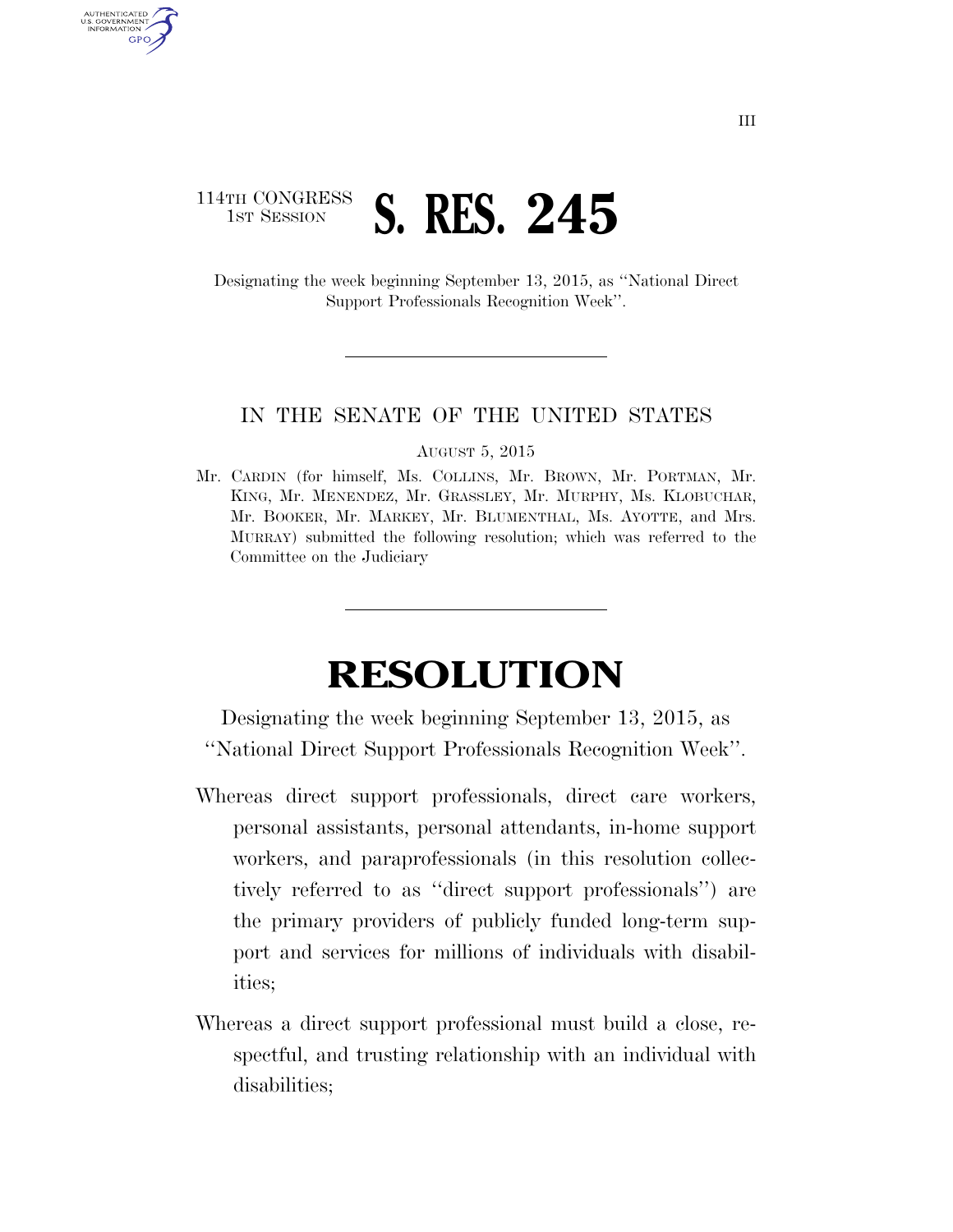- Whereas a direct support professional assists individuals with disabilities with intimate personal care assistance on a daily basis;
- Whereas direct support professionals provide a broad range of individualized support, including—
	- (1) preparation of meals;
	- (2) helping with medications;
	- (3) assisting with bathing, dressing, and other aspects of daily living;
	- (4) assisting individuals with physical disabilities in accessing their environment;
	- (5) providing transportation to school, work, religious activities, and recreational activities; and

(6) helping with general daily affairs, such as assisting with financial matters, medical appointments, and personal interests;

- Whereas direct support professionals provide essential support to help keep individuals with disabilities connected to the families, friends, and communities of the individuals;
- Whereas direct support professionals support individuals with disabilities in making choices that lead to meaningful, productive lives;
- Whereas direct support professionals are integral to helping individuals with disabilities live successfully in the communities of the individuals, avoiding more costly institutional care;
- Whereas the participation of direct support professionals in medical care planning is critical to the successful transition from medical events to post-acute care and long-term support and services;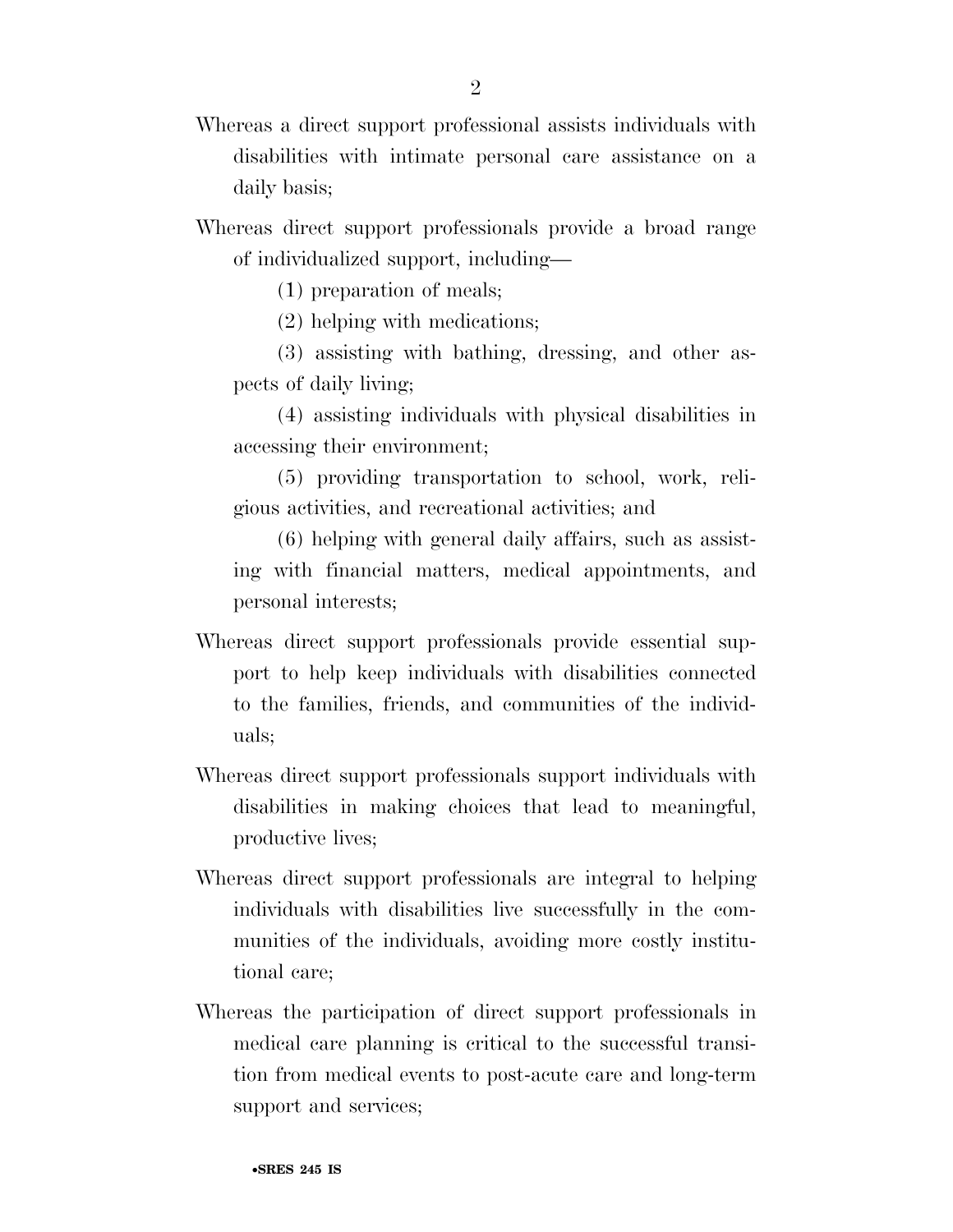- Whereas many direct support professionals are the primary financial providers for the families of the direct support professionals;
- Whereas direct support professionals are a critical element in supporting individuals—

(1) who receive health care services for severe chronic health conditions; and

(2) with functional limitations;

- Whereas direct support professionals are hardworking, taxpaying citizens who provide an important service to individuals with disabilities, yet many direct support professionals continue to earn low wages, receive inadequate benefits, and have limited opportunities for advancement, resulting in high turnover and vacancy rates, adversely affecting the quality of support for, and the safety and health of, individuals with disabilities;
- Whereas there is a documented critical and increasing shortage of direct support professionals throughout the United States;
- Whereas the Supreme Court of the United States, in Olmstead v. L.C., 527 U.S. 581 (1999), recognized the importance of community-based services for individuals with disabilities in holding that, under the Americans with Disabilities Act of 1990 (42 U.S.C. 12101 et seq.), States must provide community-based treatment to individuals with disabilities when—

(1) the services are appropriate;

(2) the affected individuals do not oppose community-based treatment; and

(3) community-based treatment can be reasonably accommodated, taking into account the resources avail